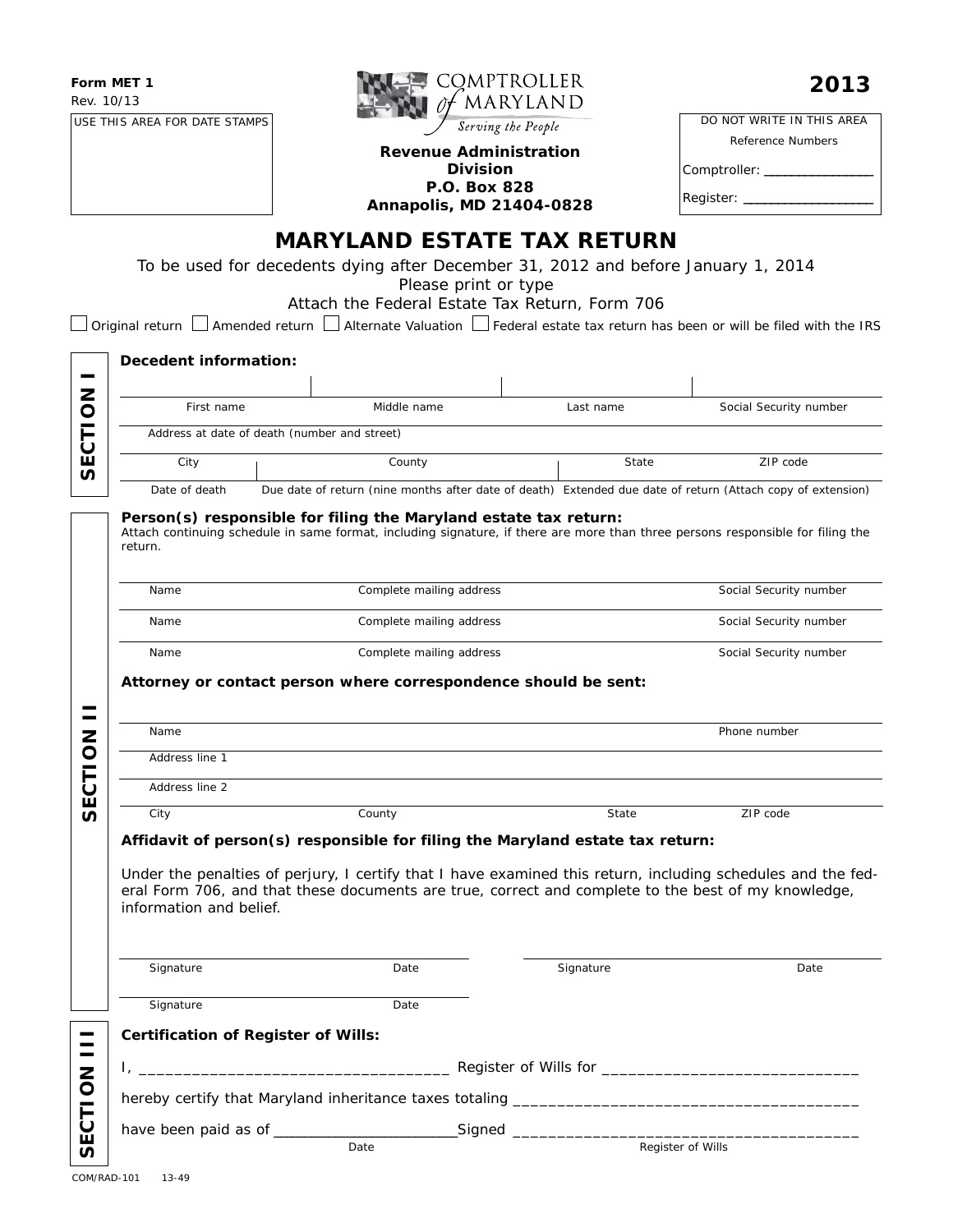|  | Decedent information: |
|--|-----------------------|
|  |                       |

|                |                                                                                                                       | First name                                                                                                                                                                                                     | Middle name                         | Last name                                    | Social Security number                                 |  |  |  |  |
|----------------|-----------------------------------------------------------------------------------------------------------------------|----------------------------------------------------------------------------------------------------------------------------------------------------------------------------------------------------------------|-------------------------------------|----------------------------------------------|--------------------------------------------------------|--|--|--|--|
|                |                                                                                                                       |                                                                                                                                                                                                                | COMPUTATION OF MARYLAND ESTATE TAX  |                                              |                                                        |  |  |  |  |
|                |                                                                                                                       | for estates of decedents dying after December 31, 2012 and before January 1, 2014                                                                                                                              |                                     |                                              | Do not write in this<br>area Comptroller's use<br>only |  |  |  |  |
|                | 1.                                                                                                                    |                                                                                                                                                                                                                |                                     |                                              |                                                        |  |  |  |  |
|                | 2.                                                                                                                    | Property for which a QTIP election was previously made on<br>a form MET 1 filed for the estate of the decedent's pre-<br>deceased spouse (to the extent not included in line 1) (from<br>line 1 of Schedule C) |                                     |                                              |                                                        |  |  |  |  |
|                | 3.                                                                                                                    | Augmented gross estate (add lines 1 and 2)                                                                                                                                                                     |                                     |                                              |                                                        |  |  |  |  |
|                | 4.                                                                                                                    | Federal total allowable deductions (from line 2, federal<br>Form 706)                                                                                                                                          |                                     |                                              |                                                        |  |  |  |  |
|                | 5.                                                                                                                    | Maryland QTIP election this return (from line 1 of<br>Schedule D)                                                                                                                                              |                                     |                                              |                                                        |  |  |  |  |
|                | 6.                                                                                                                    | Total deductions (add lines 4 and 5)                                                                                                                                                                           |                                     |                                              |                                                        |  |  |  |  |
|                | 7.                                                                                                                    | Maryland estate tax base (subtract line 6 from line 3). Do<br>not enter less than zero                                                                                                                         |                                     |                                              |                                                        |  |  |  |  |
|                | 8.                                                                                                                    | Subtract \$1,000,000 from line 7 and enter here (Do not<br>enter less than zero) If line 8 is zero, skip lines 9 through 14<br>and enter zero on line 15                                                       |                                     |                                              |                                                        |  |  |  |  |
|                | 9.                                                                                                                    | Multiply line 8 by $16\%$ (.16)                                                                                                                                                                                |                                     |                                              |                                                        |  |  |  |  |
|                | COMPLETE AND ATTACH MARYLAND SCHEDULE B<br>FOR LINE 10                                                                |                                                                                                                                                                                                                |                                     |                                              |                                                        |  |  |  |  |
| >              | 10.                                                                                                                   |                                                                                                                                                                                                                |                                     |                                              |                                                        |  |  |  |  |
| ECTION         | IF LINE 10 IS ZERO, OR IF ALL PROPERTY WITHIN THE AUGMENTED<br>GROSS ESTATE HAS A MARYLAND TAX SITUS, SKIP TO LINE 13 |                                                                                                                                                                                                                |                                     |                                              |                                                        |  |  |  |  |
| $\overline{v}$ | 11.                                                                                                                   | Percentage of Maryland estate to augmented gross estate<br>(Schedule A, line 27)                                                                                                                               |                                     |                                              | %                                                      |  |  |  |  |
|                | 12.                                                                                                                   | Maryland apportioned credit (line 11 times line 10)                                                                                                                                                            |                                     |                                              |                                                        |  |  |  |  |
|                | 13.                                                                                                                   | Gross Maryland estate tax liability (enter the lesser of lines<br>9, 10 and 12, whichever is applicable)                                                                                                       |                                     |                                              |                                                        |  |  |  |  |
|                | 14.                                                                                                                   | a. Maryland inheritance tax paid                                                                                                                                                                               |                                     |                                              |                                                        |  |  |  |  |
|                |                                                                                                                       | b. Death tax paid to another state<br>on assets also included in the<br>Maryland estate                                                                                                                        |                                     |                                              |                                                        |  |  |  |  |
|                |                                                                                                                       | c. Total (add lines 14a and 14b)                                                                                                                                                                               |                                     |                                              |                                                        |  |  |  |  |
|                | 15.                                                                                                                   | Net Maryland estate tax (line 13 minus line 14c)                                                                                                                                                               |                                     |                                              |                                                        |  |  |  |  |
|                | 16.                                                                                                                   | a. Estimated tax previously remitted                                                                                                                                                                           |                                     |                                              |                                                        |  |  |  |  |
|                |                                                                                                                       | b. Maryland estate tax previously<br>remitted (amended returns only)                                                                                                                                           |                                     |                                              |                                                        |  |  |  |  |
|                |                                                                                                                       | c. Total (add lines 16a and 16b)                                                                                                                                                                               |                                     |                                              |                                                        |  |  |  |  |
|                | 17.                                                                                                                   | Maryland estate tax due or (overpayment)<br>(line 15 minus line 16c)                                                                                                                                           |                                     |                                              |                                                        |  |  |  |  |
|                | 18.                                                                                                                   | Interest charges                                                                                                                                                                                               |                                     |                                              |                                                        |  |  |  |  |
|                | 19.                                                                                                                   | Penalty charges                                                                                                                                                                                                |                                     |                                              |                                                        |  |  |  |  |
|                | 20.                                                                                                                   | Total balance due or (overpayment) (add lines 17, 18, and 19)                                                                                                                                                  |                                     | the control of the control of the control of |                                                        |  |  |  |  |
|                | 21.                                                                                                                   | Amount of overpayment to be refunded                                                                                                                                                                           |                                     | <b>REFUND</b>                                |                                                        |  |  |  |  |
|                | 22.                                                                                                                   | Total balance due                                                                                                                                                                                              | Pay in full when filing this return |                                              |                                                        |  |  |  |  |

**Form MET 1** Rev. 10/13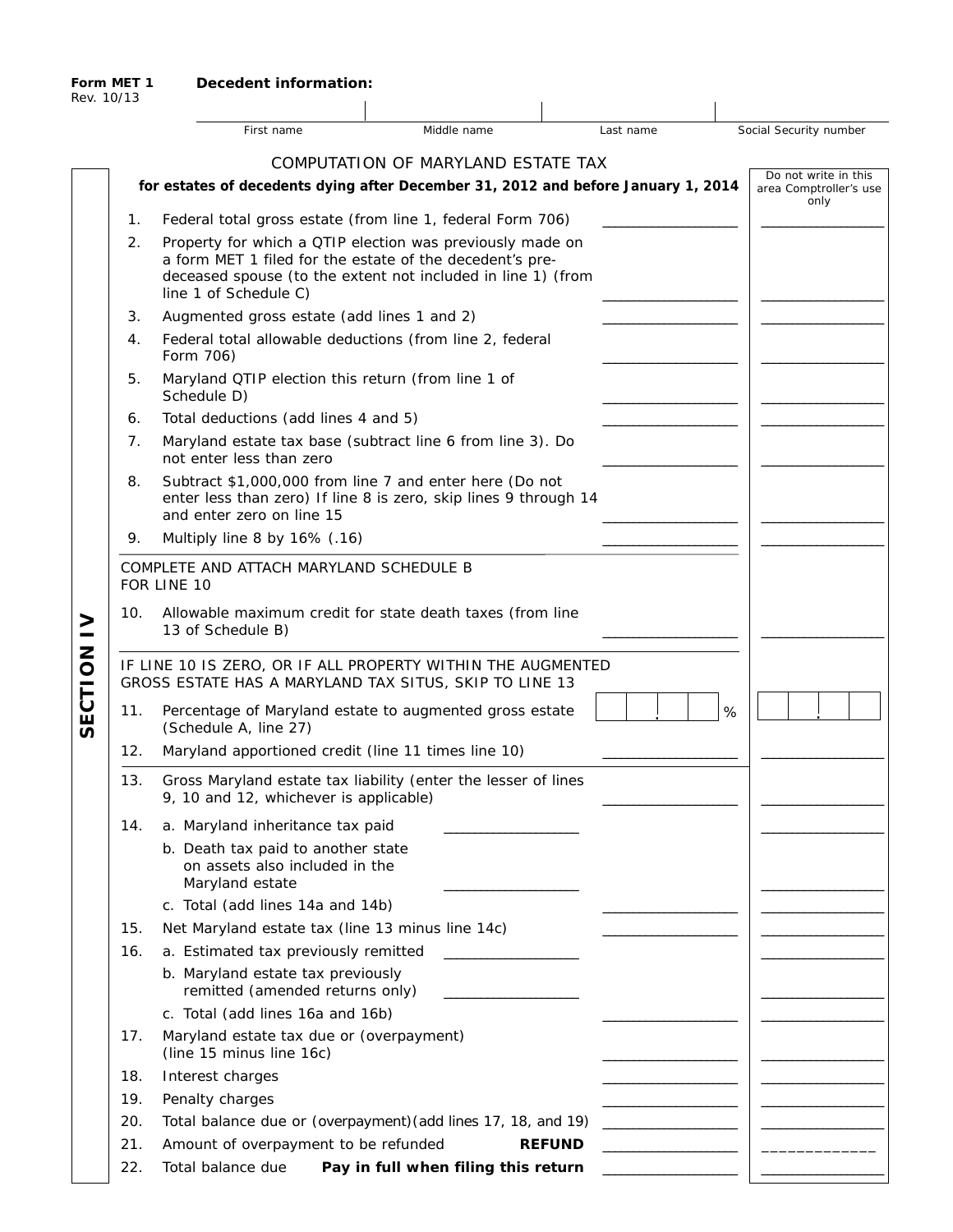#### INSTRUCTIONS - SECTIONS I - IV OF MET 1 **For estates of decedents dying after December 31, 2012 and before January 1, 2014**

#### **Indicate whether the return is an "original" filing or an "amended" return and whether alternate valuation is elected. Also indicate in the check box if the federal return, Form 706, has been or will be filed with the Internal Revenue Service.**

- **Section I** Complete *all* of the information concerning the decedent.
- **Section II** Enter the information concerning all person(s) responsible for filing the return.

 Enter the information to indicate where correspondence should be sent. This is the individual the Comptroller will contact if additional information is required or if a deficiency/refund notice is necessary. The person(s) responsible for filing the return will be contacted in the event the contact person does not respond or if no contact person is listed. **All person(s) responsible for filing the return must sign and date the return.**

**Section III** This section will be completed by the Register of Wills if the Maryland estate tax return is filed with the Register of Wills. If return is filed directly with the Comptroller, the Certification of Inheritance Tax must be submitted by separate document provided by the Register of Wills.

> **Note: A Maryland estate tax return is not deemed complete for processing until the Certification of Inheritance Tax is received by the Comptroller. Failure to file the Certification of Inheritance Tax with the return will cause a delay in the processing of your return.**

**Section IV** Computation of Maryland estate tax for estates of decedents dying after December 31, 2012. Complete the federal estate tax return, Form 706, for the year of the decedent's death, regardless of whether Form 706 is required to be filed with the Internal Revenue Service.

> Include the federal return, complete with all schedules, attachments and supporting documents when filing the Maryland estate tax return. The value of the property of the estate must be based upon fair market value/appraisals from Certified Appraisers.

- Line 2 Complete Schedule C and enter the value, as of the decedent's date of death (or alternate valuation date, if elected), of Maryland Qualified Terminable Interest Property (QTIP) for which an election was previously made on a Maryland estate tax return filed for the estate of the decedent's predeceased spouse. Do not include QTIP property that is already included in line 1.
- Line 5 If an election for Maryland Qualified Terminable Interest Property (QTIP) is being made in the current return, complete Schedule D and enter the total amount of Maryland QTIP on line 5 of the Maryland estate tax return.

 **Note: Do not attempt to make a Maryland QTIP election on the pro forma Schedule M of federal Form 706; all Maryland QTIP elections must be made on Schedule D of the MET 1.**

Lines 11-12 Apportionment of state death tax credit.

 If the augmented gross estate on line 3 includes only Maryland property, skip to line 13. If the augmented gross estate on line 3 includes Maryland property and property located outside the state of Maryland, complete Maryland Schedule A first. Then enter on line 11, the percentage of the Maryland estate from line 27 on Schedule A. Multiply line 11 times line 10 and enter the result on line 12.

- Line 13 If the augmented gross estate includes only Maryland property, enter the lesser of line 9 or line 10. If the augmented gross estate includes property in Maryland and outside the state, enter the lesser of line 9 or 12. The amount reported on line 13 is the gross Maryland estate tax liability. This amount must be satisfied by the due date of the return shown on page 1 to avoid interest and penalty.
- Line 14b Enter the portion of any tax paid to another state or territory, on property included in the Maryland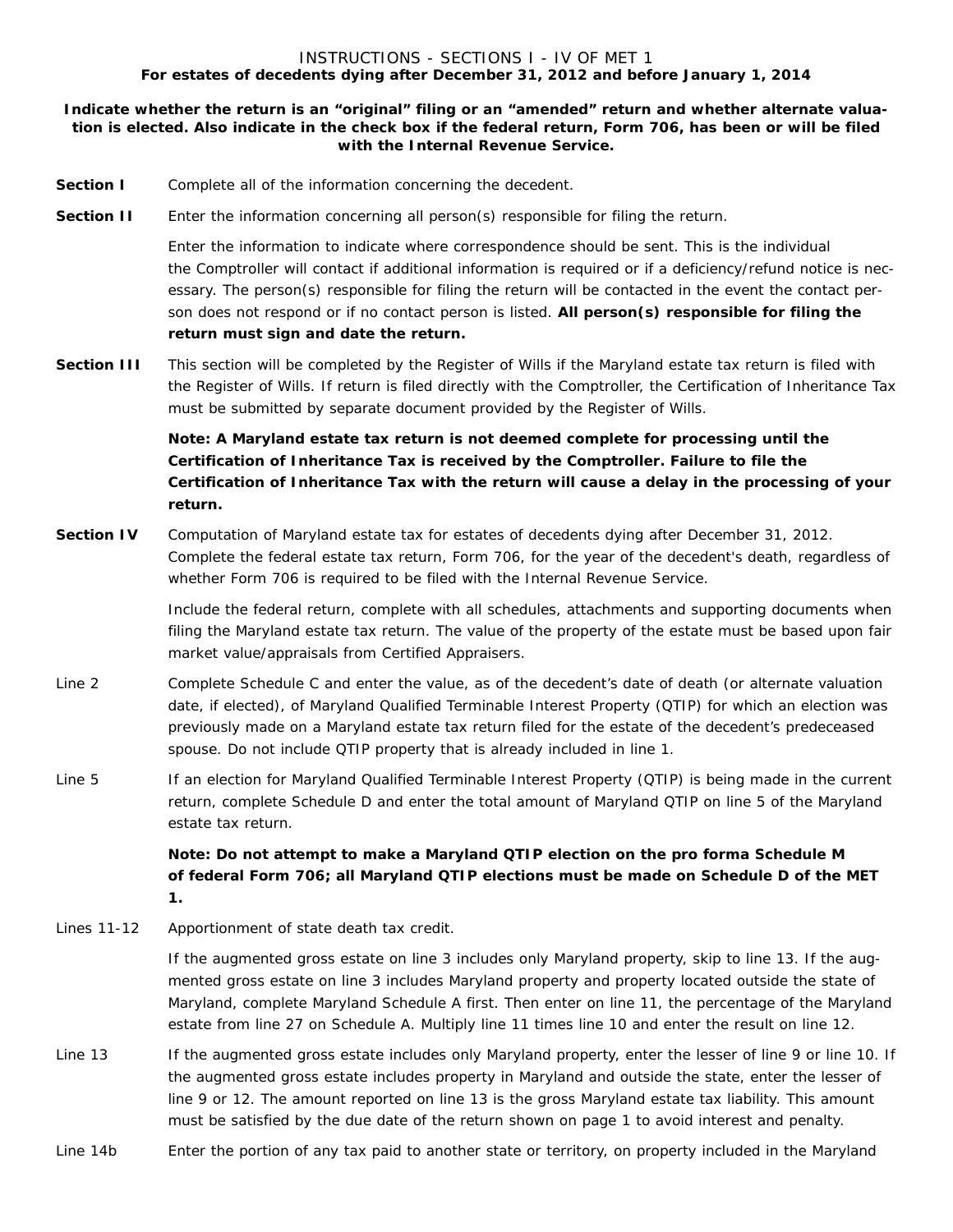estate shown on line 26 of Schedule A. You must provide evidence of payment and attach your computation of this credit.

- Line 16a Enter the total of any payments remitted as estimated payments with a filing extension or payments remitted in advance of the filing of the return.
- Line 16b Enter the total Maryland estate tax paid with previously filed returns.
- Line 18 Interest is assessed on any portion of the Maryland estate tax liability (line 13) that is not satisfied by the statutory due date on page 1 of the return. Request Administrative Release #14 for the current interest rates. Interest is calculated from the due date to the date of payment.
- Line 19 Late payment penalty of up to 10 percent is assessable on any portion of the Maryland estate tax (line 15) that is not satisfied by the statutory due date on page 1 of the return. A 25 percent noncompliance penalty is assessed for failure to comply with a notice and demand for the filing of the return within the time prescribed. A penalty of 25 percent of the amount of the underpayment of tax is assessed where the underpayment is attributable to any substantial estate tax valuation understatement and where the underpayment is greater than \$5,000.
- Line 20-22 Add lines 17, 18 and 19 and enter the total on line 20. If the total is a balance due, enter on line 22 and remit to the Comptroller with the remittance advice form. If the total is an overpayment, enter on line 21 the amount refundable. This may not exceed the total amount previously paid to the Comptroller.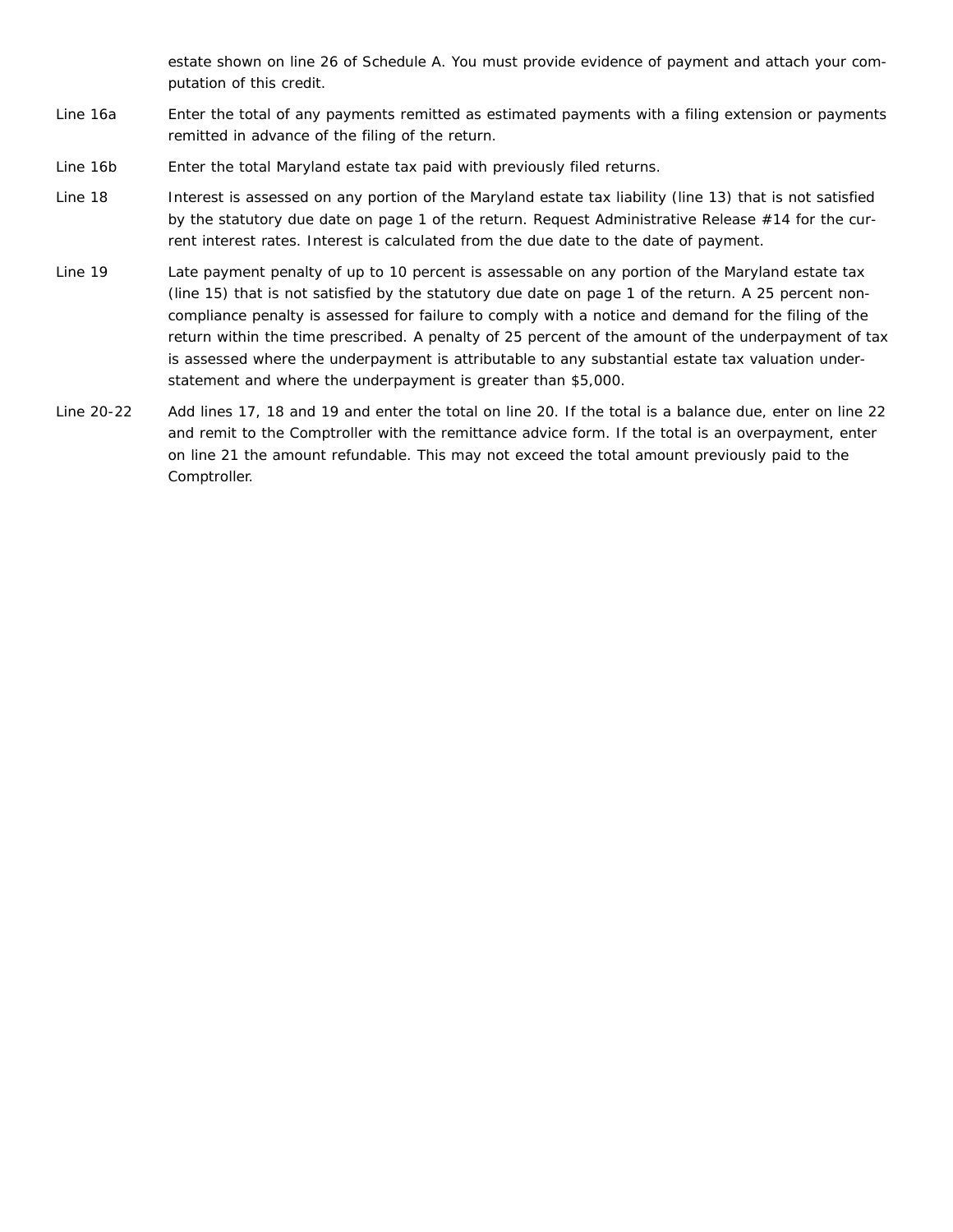#### SCHEDULE A

**Use this worksheet to report the portion of the estate not subject to Maryland estate tax If the decedent died after December 31, 2012 and before January 1, 2014.**

*Attach Schedule A to Form MET1, using additional pages if necessary.*

**For a Maryland decedent** *–* Itemize the Real and Tangible Personal Property included in the augmented gross estate (line 3 of the Maryland Estate Tax Return), having situs outside of Maryland.

**For a nonresident decedent** *–* Itemize the Real and Tangible Personal Property included in the augmented gross estate (line 3 of the Maryland Estate Tax Return), having situs in Maryland.

|     | Item Number | Property description and location                                      | Value used in augmented gross estate |
|-----|-------------|------------------------------------------------------------------------|--------------------------------------|
|     |             |                                                                        |                                      |
|     |             |                                                                        |                                      |
|     |             |                                                                        |                                      |
|     |             |                                                                        |                                      |
|     |             |                                                                        |                                      |
|     |             |                                                                        |                                      |
|     |             | Total from additional pages                                            |                                      |
| 23. |             |                                                                        |                                      |
|     |             | Computation of percentage of Maryland estate to augmented gross estate |                                      |
| 24. |             |                                                                        |                                      |
| 25. |             | Portion of estate not subject to Maryland estate tax:                  |                                      |
|     | a.          |                                                                        |                                      |
|     | <b>OR</b>   |                                                                        |                                      |
|     | b.          |                                                                        |                                      |
| 26. |             |                                                                        |                                      |

| 27. Percentage of Maryland estate to augmented gross estate                                                                              |  |  |  |
|------------------------------------------------------------------------------------------------------------------------------------------|--|--|--|
| (line 26 divided by line 24) rounded to two decimal places $\begin{array}{c c c}   &   &   &   \ \hline \end{array}$ Enter on line 11 of |  |  |  |
| return                                                                                                                                   |  |  |  |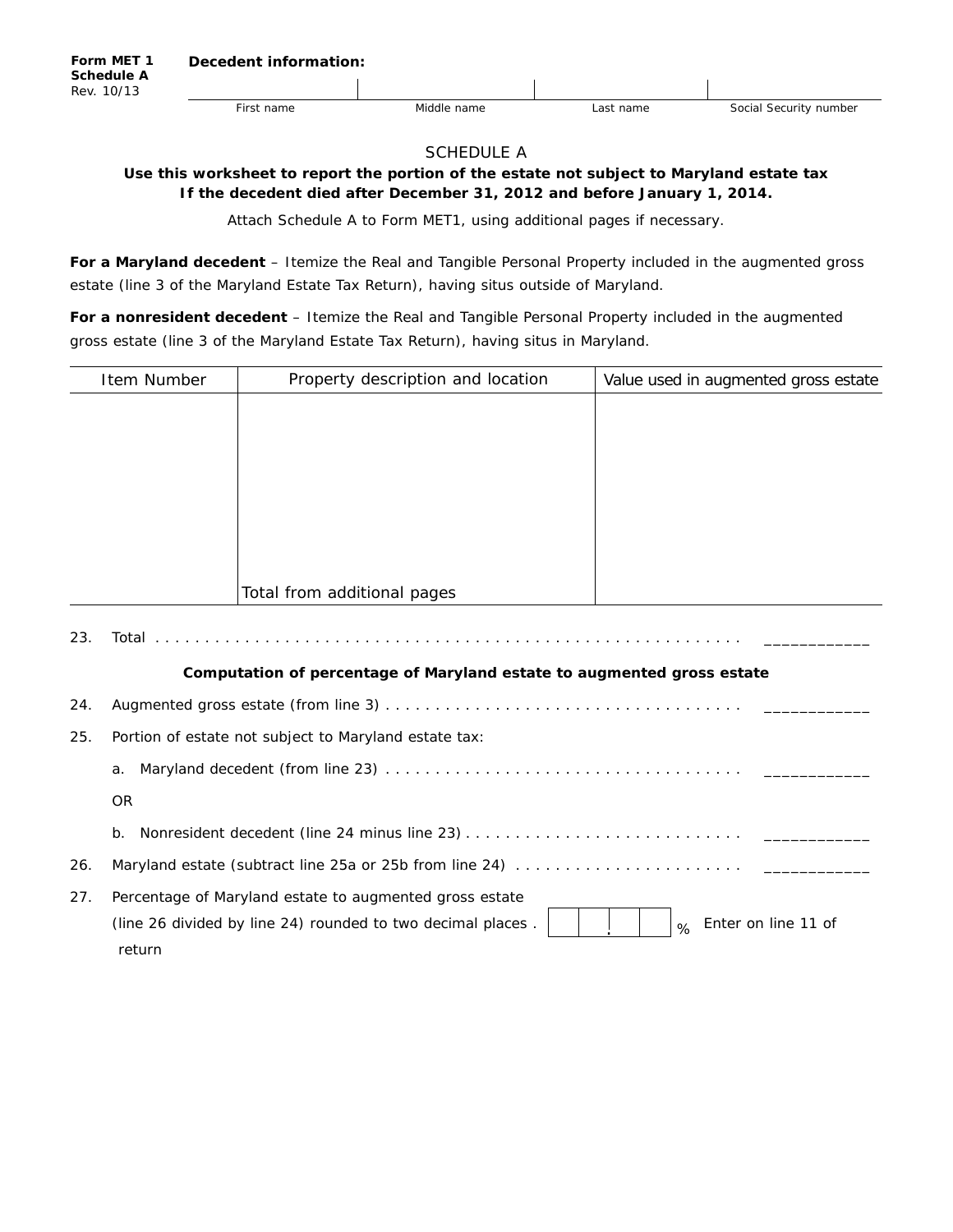#### SCHEDULE B

#### **Use this schedule and worksheet to complete line 10, of the Maryland estate tax return if the decedent died after December 31, 2012 and before January 1, 2014**

- 1. Maryland estate tax base (from line 7 Section IV of the Maryland Estate Tax Return) . \$\_\_\_\_\_\_\_\_\_\_\_\_
- 2. Less \$60,000 adjustment . \$\_\_\_\_\_\_\_\_\_\_\_\_ (60,000.00)
- 3. Adjusted taxable estate (subtract line 2 from line 1) . \$\_\_\_\_\_\_\_\_\_\_\_\_

Complete lines 4-13 using tables A and B below to determine the allowable maximum credit for state death taxes for purpose of the Maryland estate tax.

| Column A<br>Taxable amount over                                  | Column B<br>Taxable amount<br>not over                      | Column <sub>C</sub><br>Tax on amount in<br>Column A         | Column D<br>Rate of tax on excess<br>over amount in Column A |  |  |  |
|------------------------------------------------------------------|-------------------------------------------------------------|-------------------------------------------------------------|--------------------------------------------------------------|--|--|--|
| \$10,000<br>20,000<br>40,000<br>60,000<br>80,000                 | \$10,000<br>20,000<br>40,000<br>60,000<br>80,000<br>100,000 | \$1,800<br>3,800<br>8,200<br>13,000<br>18,200               | (Percent)<br>18<br>20<br>22<br>24<br>26<br>28                |  |  |  |
| 100,000<br>150,000<br>250,000<br>500,000<br>750,000<br>1,000,000 | 150,000<br>250,000<br>500,000<br>750,000<br>1,000,000       | 23,800<br>38,800<br>70,800<br>155,800<br>248,300<br>345,800 | 30<br>32<br>34<br>37<br>39<br>40                             |  |  |  |

#### Table A – Unified Rate Schedule

#### Table B – Computation of Maximum Credit for State Death Taxes

| (1)                                                     | (2)                                                       | (3)                                            | (4)                                                         | (1)                                                                         | (2)                                                            | (3)                                                              | (4)                                                         |
|---------------------------------------------------------|-----------------------------------------------------------|------------------------------------------------|-------------------------------------------------------------|-----------------------------------------------------------------------------|----------------------------------------------------------------|------------------------------------------------------------------|-------------------------------------------------------------|
| Adjusted taxable<br>estate equal to<br>or more than $-$ | Adjusted taxable<br>estate less than                      | Credit on amount<br>in column $(1)$            | Rate of credit on<br>excess over<br>amount in column<br>(1) | Adjusted taxable<br>estate equal to or<br>more than                         | Adjusted taxable<br>estate less than                           | Credit on amount<br>in column $(1)$                              | Rate of credit on<br>excess over<br>amount in column<br>(1) |
| $\Omega$<br>\$40,000<br>90,000<br>140,000<br>240,000    | \$40,000<br>90,000<br>140,000<br>240,000<br>440,000       | \$400<br>1,200<br>3,600                        | (Percent)<br><b>None</b><br>0.8<br>1.6<br>2.4<br>3.2        | 2,040,000<br>2,540,000<br>3,040,000<br>3,540,000<br>4,040,000               | 2,540,000<br>3,040,000<br>3,540,000<br>4,040,000<br>5,040,000  | 106,800<br>146,800<br>190,800<br>238,800<br>290,800              | 8.0<br>8.8<br>9.6<br>10.4<br>11.2                           |
| 440,000<br>640,000<br>840,000<br>1,040,000<br>1,540,000 | 640,000<br>840,000<br>1,040,000<br>1,540,000<br>2,040,000 | 10,000<br>18,000<br>27,600<br>38,800<br>70,800 | 4.0<br>4.8<br>5.6<br>6.4<br>7.2                             | 5,040,000<br>6,040,000<br>7.040.000<br>8,040,000<br>9,040,000<br>10,040,000 | 6,040,000<br>7.040.000<br>8,040,000<br>9,040,000<br>10,040,000 | 402,800<br>522,800<br>650,800<br>786,800<br>930,800<br>1,082,800 | 12.0<br>12.8<br>13.6<br>14.4<br>15.2<br>16.0                |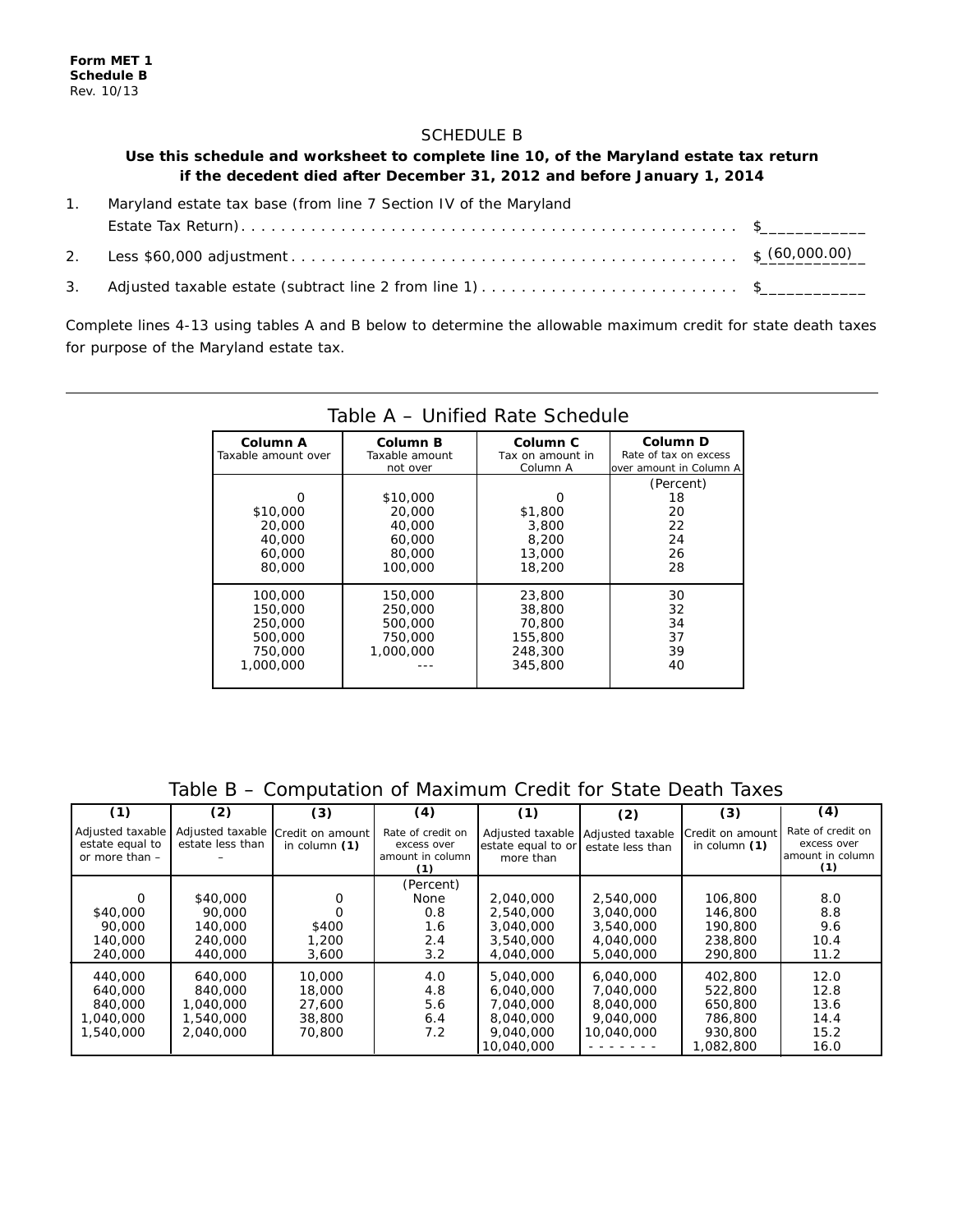| 4.  | Enter line 7, Section IV from the Maryland estate tax return \$                                                                                                                                              |  |
|-----|--------------------------------------------------------------------------------------------------------------------------------------------------------------------------------------------------------------|--|
| 5.  | Enter line 4 from the federal Form 706, adjusted taxable gifts \$                                                                                                                                            |  |
| 6.  |                                                                                                                                                                                                              |  |
| 7.  | Tentative federal tax on the amount on line 6 using Table A. \$                                                                                                                                              |  |
| 8.  | Total gift tax payable, from line 7 of the federal Form 706\$                                                                                                                                                |  |
| 9.  |                                                                                                                                                                                                              |  |
| 10. | Allowable unified credit of \$345,800 reduced by any adjustments reported on<br>line 10 of the federal Form 706. Do not use Unified Credit from federal                                                      |  |
| 11. | Subtract line 10 from line 9 (do not enter less than zero) \$<br>If line 11 is zero, STOP here and enter zero on line 10 of the Maryland estate tax return.<br>Otherwise, continue to line 12 of Schedule B. |  |
| 12. | Maximum credit for state death taxes. Calculate the credit using Table B above<br>and the Adjusted Taxable Estate on line 3 of Schedule B and enter here \$                                                  |  |
| 13. | Enter the lesser of line 11 or 12. This is the allowable maximum credit for state<br>death taxes. Enter on line 10 of the Maryland Estate Tax Return \$                                                      |  |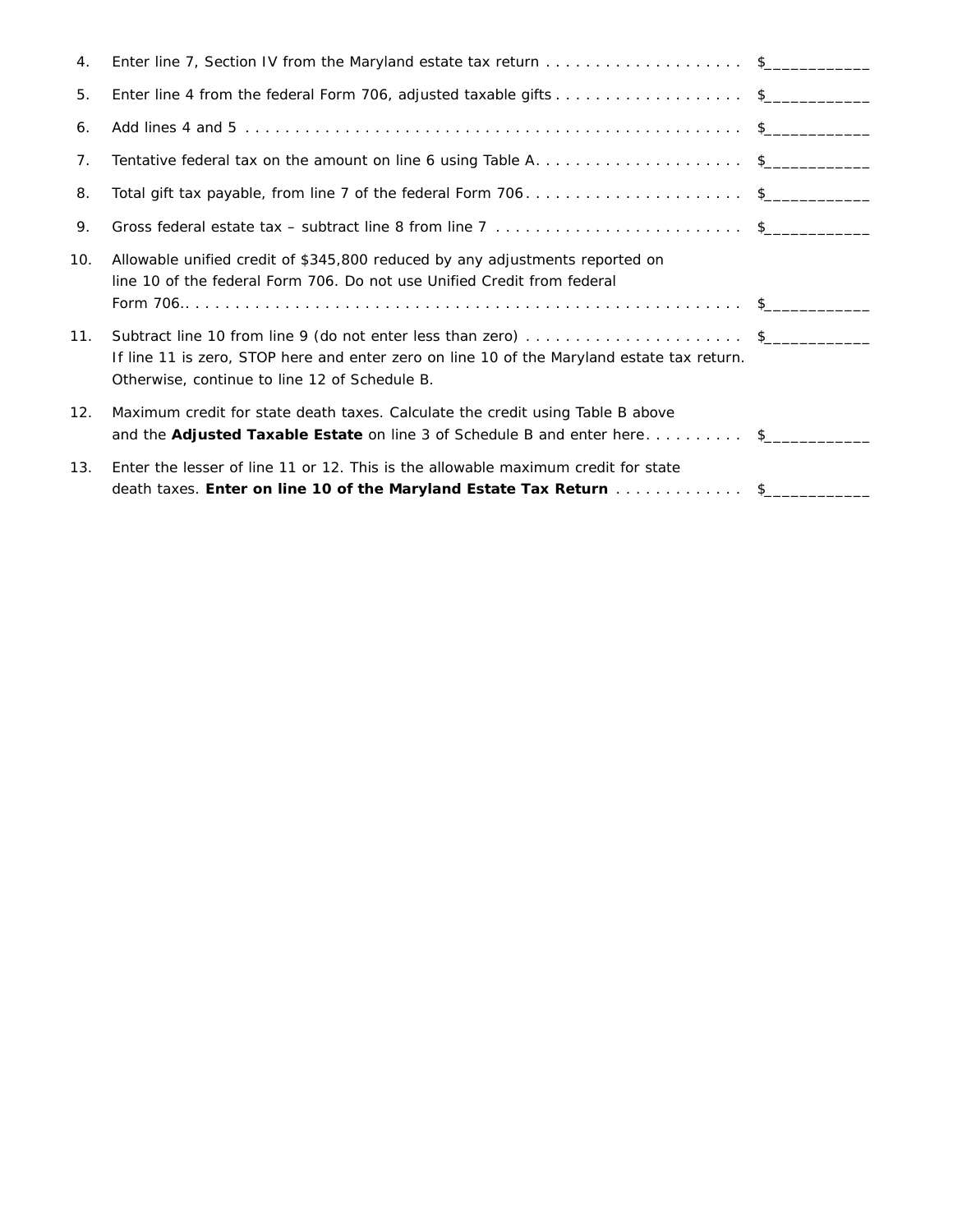#### SCHEDULE C

#### **Use this schedule and worksheet to complete line 2 of the Maryland Estate Tax Return and to report any Maryland State QTIP Trust Property for which an election was made on the decedent's predeceased spouse's Maryland estate tax return, if applicable.**

The Maryland State QTIP Trust referred to on this Schedule C is the trust (or other property) for which a Maryland State QTIP election was made on a prior Maryland estate tax return filed by the estate of the decedent's predeceased spouse. If the assets of the Maryland State QTIP Trust are not included on the decedent's federal estate tax return (Form 706) because these assets were not subject to a federal QTIP election and thus are not includible in the decedent's federal gross estate, then the fair market value of such assets must be reported and included on this Schedule C. For each item of qualified terminable interest property entered below, attach a copy of the trust document (if applicable) and an appraisal of the fair market value of such property.

<u> 1989 - Andrea Santa Andrea Andrea Andrea Andrea Andrea Andrea Andrea Andrea Andrea Andrea Andrea Andrea Andr</u>

Identify below each trust to which this irrevocable election applies:

A.

| Tax Identification Number of Trust        |            |  |
|-------------------------------------------|------------|--|
| Name of Decedent's former Spouse          |            |  |
| Date of Death of Decedent's former Spouse | <b>SSN</b> |  |

If this election applies to an additional trust or trusts, attach a continuation schedule or additional sheets identifying each additional trust or property to which this election applies.

| <b>Item Letter</b> | Description of Maryland Qualified Terminable Interest Property | Amount              |
|--------------------|----------------------------------------------------------------|---------------------|
|                    |                                                                | (Fair Market Value) |

<u> 1989 - Andrea Santa Andrea Andrea Andrea Andrea Andrea Andrea Andrea Andrea Andrea Andrea Andrea Andrea Andr</u>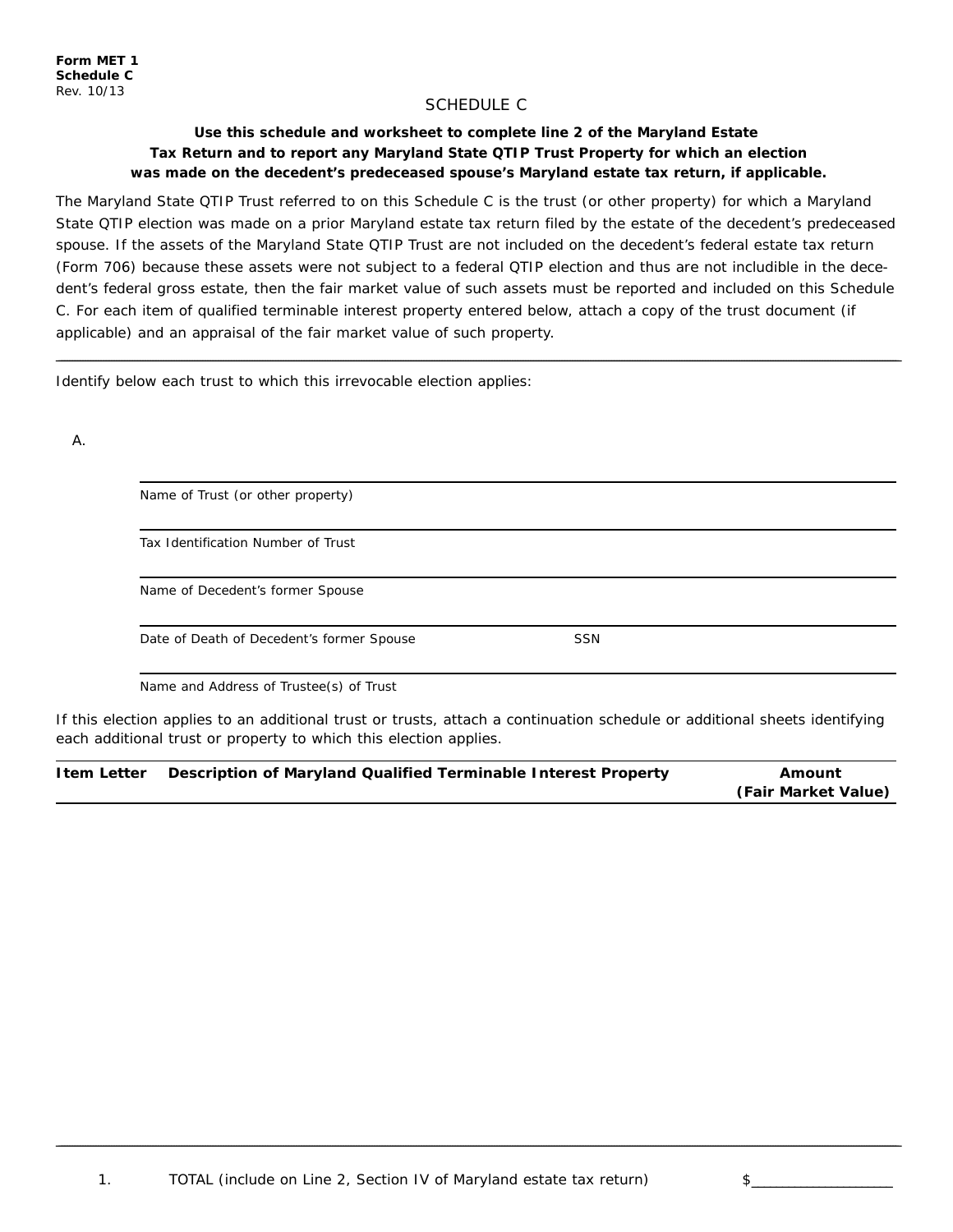#### SCHEDULE D

**Use this schedule and worksheet to make certain elections and to complete line 5 of the Maryland estate tax return if the decedent died after December 31, 2012 and before January 1, 2014.**

#### **All Maryland Qualified Terminable Interest Property elections must be made on this Schedule D. Do not attempt to make a Maryland QTIP election on the pro forma Form 706.**

Election To Deduct Qualified Terminable Interest Property For Maryland Estate Tax Purposes. If a trust (or other property) meets the requirements of qualified terminable interest property under Internal Revenue Code §2056(b)(7), (other than the requirement that the election with respect to such property shall be made on a federal Form 706) and

- a. The trust or other property is listed on this Schedule D, and
- b. The value of the trust (or other property) is entered in whole or in part as a deduction on this Schedule D then unless the personal representative specifically identifies the trust (all or a fractional portion or percentage) or other property to be excluded from the election, the personal representative irrevocably elects to have such trust (or other property) treated as qualified terminable interest property under Tax-General §7-309(b)(5) of the Maryland Code. If less than the entire value of the trust (or other property) that the executor has included in the gross estate is entered as a deduction in this Schedule D, the personal representative shall be considered to have made an election only as to a fraction of the trust (or other property). The numerator of this fraction is equal to the amount of the trust (or other property) deducted in this Schedule D. The denominator is equal to the total value of the trust (or other

property).

- c. Under Tax-General §7-309 of the Maryland Code, an election to treat property as marital deduction qualified terminable interest property on a timely filed Maryland Estate Tax Return shall be recognized for purposes of calculating the Maryland estate tax even if an inconsistent election is made for the same decedent for Federal estate tax purposes.
- d. For each item of qualified terminable interest property entered below, attach a copy of the trust document (if applicable) and an appraisal of the value of such property.

<u> 1989 - Andrea Santa Andrea Andrea Andrea Andrea Andrea Andrea Andrea Andrea Andrea Andrea Andrea Andrea Andr</u>

Identify below each trust to which this irrevocable election applies:

A.

Name of Trust (or other property)

Tax Identification Number of Trust

Name of Decedent's Spouse SSN

Name and Address of Trustee(s) of Trust

If this election applies to an additional trust or trusts, attach a continuation schedule or additional sheets identifying each additional trust or property to which this election applies.

| Item Letter  Description of Maryland Qualified Terminable Interest Property | Amount              |
|-----------------------------------------------------------------------------|---------------------|
|                                                                             | (Fair Market Value) |
|                                                                             |                     |

,我们也不能在这里的时候,我们也不能在这里的时候,我们也不能在这里的时候,我们也不能会在这里的时候,我们也不能会在这里的时候,我们也不能会在这里的时候,我们也不

1. TOTAL AMOUNT of Qualified Terminable Interest Property listed above that is not listed in Schedule M of the federal Form 706. (Enter on Line 5, Section IV of the Maryland Estate Tax Return)  $\qquad \qquad$  5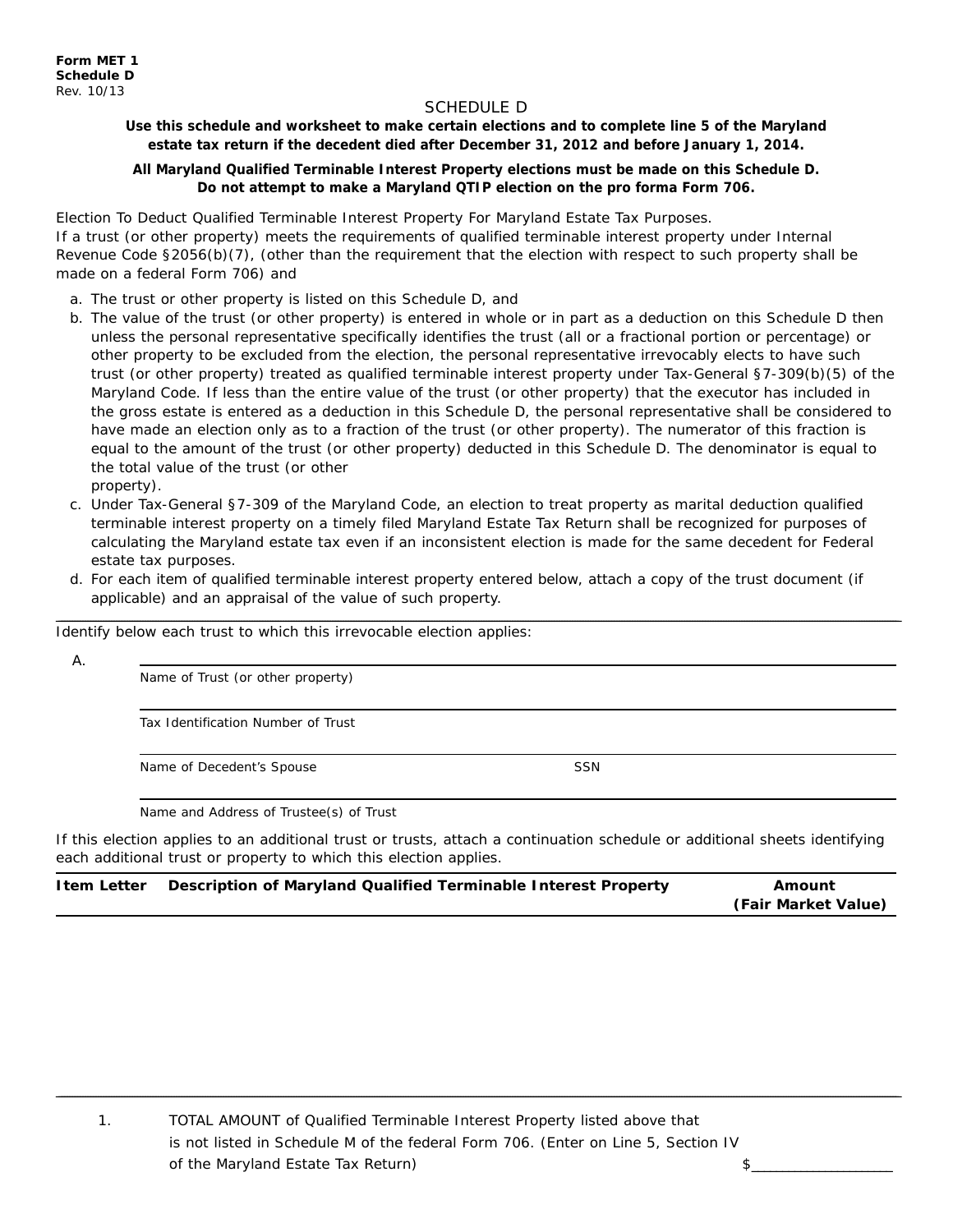#### GENERAL INSTRUCTIONS **For estates of decedents dying after December 31, 2012 and before January 1, 2014**

**When the Form MET 1 must be filed:** A Maryland estate tax return (Form MET 1) must be filed where the federal gross estate plus adjusted taxable gifts plus, property for which a Maryland QTIP election was previously made on a Form MET 1 filed for the estate of the decedent's predeceased spouse equals or exceeds \$1,000,000, and the decedent at the date of death was:

- 1. A resident of the State of Maryland or
- 2. A nonresident of the State of Maryland whose estate includes any interest in real property permanently located in this State; or tangible personal property that has a taxable situs in this State.

The Maryland estate tax return must be filed within nine months after the date of death of the decedent, even if the federal estate tax return (IRS Form 706) is not required to be filed with the Internal Revenue Service.

**Who must file Form MET 1:** The duly appointed personal representative shall file the return. If there is more than one personal representative, the return must be made jointly by all. If there is no personal representative appointed, every person in actual or constructive possession of any property of the decedent is required to make and file a return.

**Where to file return:** The Maryland estate tax return is filed with the Register of Wills of Baltimore City or the county in which the Maryland estate is being administered, or where the property is located in the case of a nonresident decedent. The Register of Wills shall certify the amount of inheritance tax paid and forward the return to the Comptroller. The Maryland tax return may also be filed directly with the Comptroller in which case the Certification of Inheritance Tax must be submitted on a separate document provided by the Register of Wills. **Note: The Maryland estate tax return is not deemed complete for processing until the Certification of Inheritance Tax is received by the Comptroller. Failure to file the Certification of Inheritance Tax will result in a delay in the processing of your return.**

**What to include with the return:** When filing the Maryland estate tax return, include Maryland Schedule A if applicable, Maryland Schedule B, Maryland Schedule C if applicable, Maryland Schedule D if applicable, and the federal estate tax return, Form 706, including schedules, attachments and supporting documents. The value of the property of the estate must be based upon fair market value appraisals from Certified Appraisers.

#### **Note: If you are not required to file a federal estate tax return but are required to file a Maryland estate tax return, attach a copy of the pro forma federal Form 706 prepared, with schedules and supporting documentation, as though a federal return was required.**

**Alternate Valuation:** With regard to an election to value property as provided in §2032 of the Internal Revenue Code, if a federal estate tax return is not required to be filed with the Internal Revenue Service, an irrevocable election made on a timely filed Maryland estate tax return shall be deemed to be an election as required by §2032(d) of the Internal Revenue Code. In such cases, the provisions of §2032(c) of the Internal Revenue Code do not apply. An election may not be made unless that election will decrease the value of the gross estate, and the Maryland estate tax due with regard to the transfer of a decedent's Maryland estate. Report an election for alternate valuation of property by entering a check mark in the appropriate box on the front page of the Maryland estate tax return, and by reporting the same on the pro forma Form 706 filed with the MET 1. You must attach all of the required statements and appraisals. In cases in which a federal estate tax return is filed with the Internal Revenue Service, an election for alternate valuation of property for Maryland estate tax purposes must be the same as the election made for federal estate tax purposes.

**Extension of time to file:** The Comptroller may extend the time to file an estate tax return up to 6 months, or if the person required to file the estate tax return is out of the United States, up to 1 year.

An application form, MET 1E must be filed with the Comptroller on or before the statutory due date and should include: a copy of the federal extension request, Form 4768, if applicable; remittance of the estimated Maryland estate tax; or a request for an alternative payment schedule. See Administrative Releases #4 and #30 for additional instructions.

**When and Where to pay the tax:** The Maryland estate tax is payable to the Comptroller of Maryland nine months from the date of death. The check should be mailed directly to the Comptroller of Maryland, Revenue Administration Division, P.O. Box 828, Annapolis, Maryland 21404-0828 with the remittance form MET 3 that is included in the return package. The Comptroller may allow an alternative payment schedule for the Maryland estate tax in the form of a payment deferral or installment payment plan. See Administrative Release #30 for specific procedures.

**Interest, Penalties and Liens:** Interest will accrue at the statutory rate on unpaid Maryland estate tax from the due date of the return to the date of actual payment. See Administrative Release #14 for current rates. Penalties are provided by statute for: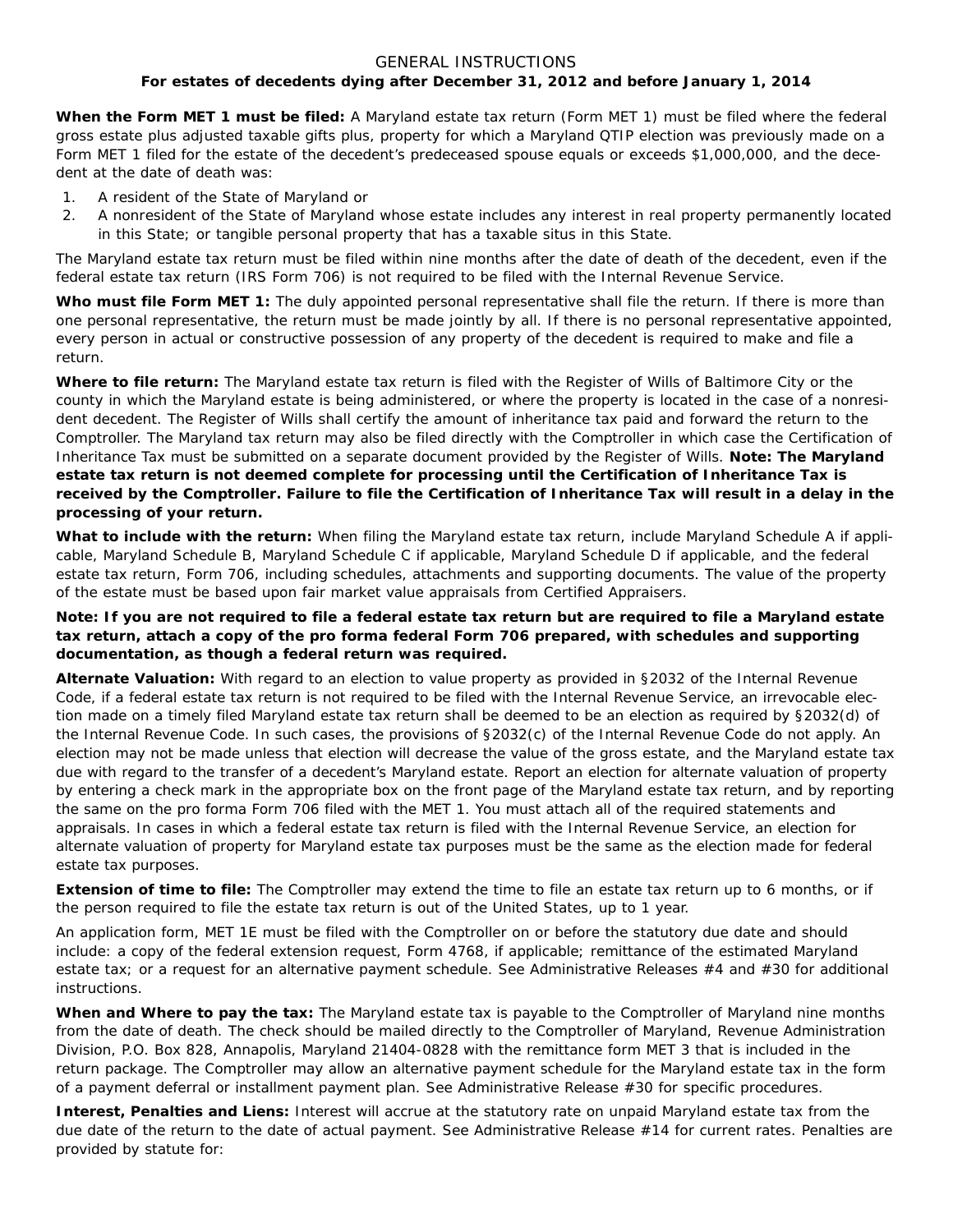- 1. failure to pay the tax when due up to 10 percent; and
- 2. failure to comply with Notice and Demand 25 percent; and
- 3. substantial estate tax valuation understatement a 25 percent penalty applies to any underpayment of Maryland estate tax if the underpayment exceeds \$5,000 and is attributable to a "substantial estate tax valuation understatement," which is defined as a valuation at 60 percent or less of the amount determined to be the correct value.

Unpaid tax, interest and penalties, become subject to lien in favor of the state upon all property and rights to the property belonging to the estate.

**Reporting of Adjustments:** After a Maryland estate tax return has been filed, an amended Maryland estate tax return (Form MET 1) shall be filed if the Maryland estate tax liability is increased because of:

- 1. a change in the federal gross estate, federal taxable estate, federal estate tax, or other change as determined under the Internal Revenue Code;
- 2. after-discovered property;
- 3. a correction to the value of previously reported property;
- 4. a correction to the amount of previously claimed deductions; or
- 5. any other correction to a previously filed return.

The amended return shall be filed within 90 days **after the later to occur of the date of the event** that caused the increase in the Maryland estate tax liability or the date on which the person required to file an amended Maryland estate tax return learned or reasonably should have learned of the increase in the Maryland estate tax liability. Any additional tax, interest and penalties determined to be due shall be paid to the Comptroller of Maryland at the same time the amended return is filed.

#### **An amended Maryland estate tax return is not deemed complete for processing until the Certification of Inheritance Tax is received by the Comptroller. Failure to file the Certification of Inheritance Tax will result in a delay in the processing of your return.**

**Refund of Excess Payment:** If an adjustment results in a decrease in the Maryland estate tax, the person responsible for filing the Maryland estate tax return shall file an amended return (Form MET 1) to claim a refund of previously paid Maryland estate tax. Claims shall be supported with documents required by the Comptroller. Refunds found to be due shall be paid by the Comptroller as provided for in Section 13-901, Tax-General Article, Annotated Code of Maryland.

**Forms Request:** For forms, instructions and Administrative Releases #4, #14 or #30, contact:

Comptroller of Maryland Revenue Administration Division - Estate Tax Section P.O. Box 828 • Annapolis, MD 21404-0828 Phone: (410) 260-7850 E-mail:taxhelp@comp.state.md.us • Web site: **www.marylandtaxes.com**

--------------------------------





### MARYLAND ESTATE TAX REMITTANCE FORM

Rev. 10/13 COM/RAD-101D

*Mail this form and the tax due to: Comptroller of Maryland, P.O. Box 828, Annapolis, MD 21404-0828*

| Decedent's name                                                          | Social Security number |
|--------------------------------------------------------------------------|------------------------|
|                                                                          |                        |
|                                                                          |                        |
| Maryland estate tax return will be filed with the Register of Wills for: | Date of death          |
|                                                                          |                        |
|                                                                          |                        |
| (name of county or Baltimore City)                                       |                        |
| Name and address of contact person                                       | Amount remitted        |
|                                                                          |                        |
|                                                                          | \$                     |
|                                                                          |                        |
|                                                                          |                        |